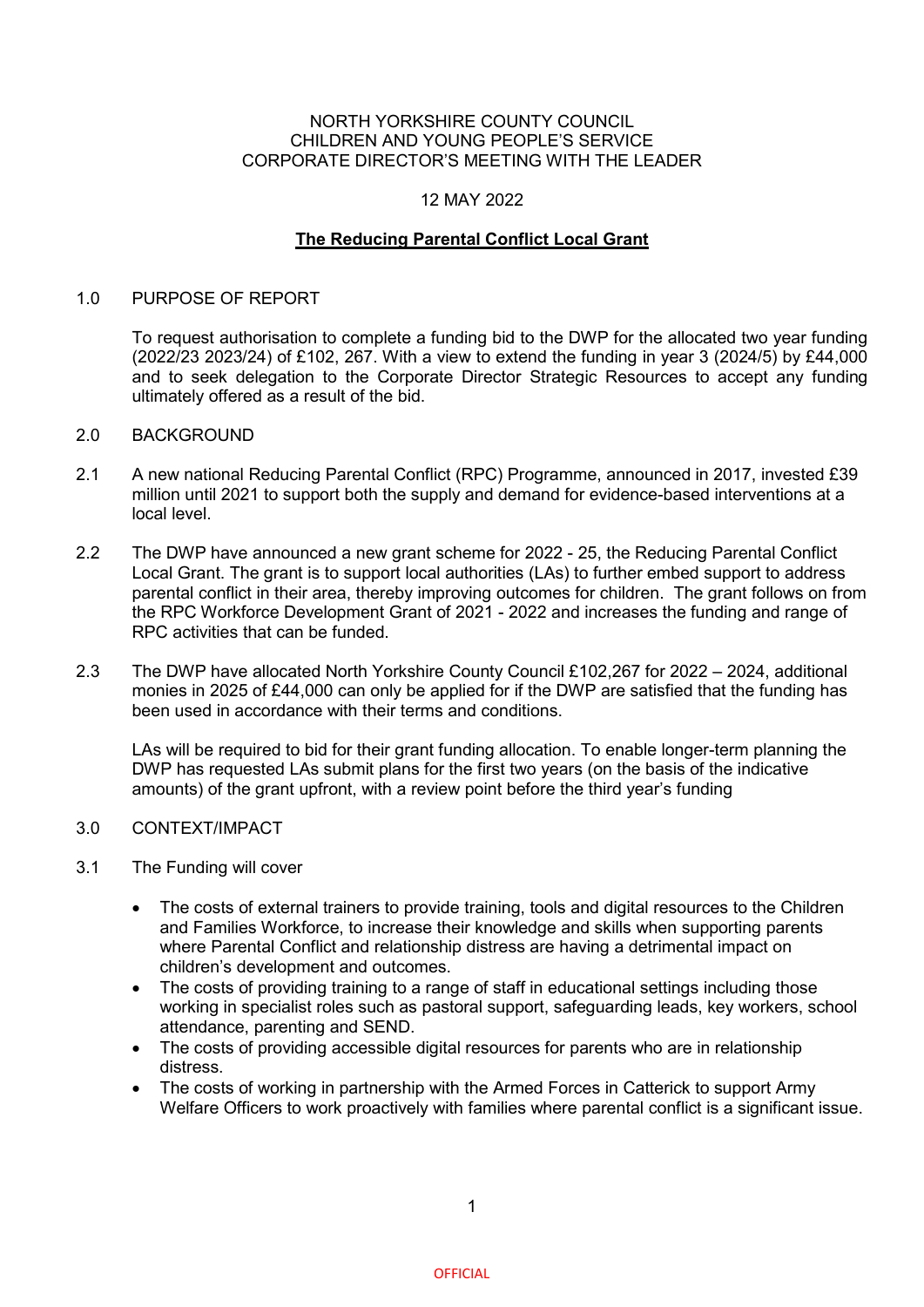- 3.2 Early Intervention and Prevention programmes that focus on reducing child exposure to destructive conflict and preventing children from becoming caught in the middle of parental/caregiver disagreements suggest improved outcomes for children.
- 3.2 Prevention programmes that support the parental/caregiver's relationship early in children's lives may have long-term impacts on improving children's mental health, future life chances, and patterns of positive relationship behaviour across generations.
- 3.3 Increasing the skills and knowledge of the Children and Families Workforce, Education, Health and the Voluntary sector through training and ongoing support, we will be able to reach more families at the early stages of relationship conflict; helping them to understand the impact that their conflict has on their children and young people.

## 4.0 FINANCIAL IMPLICATIONS

- 4.1 In line with Cabinet Office best practice the DWP will pay the grant allocation quarterly in arrears based on actual spend: therefore we must ensure that any " flow down" to suppliers is in line with this time line,
- 4.2 There will be up to three payments in year one, and four in subsequent years. The first payment will be made from November 2022, subject to the return and validation of the first MI in October 2022. Therefore, expenditure will need to be covered before the first MI is returned to the DWP.
- 5.0 LEGAL IMPLICATIONS
- 5.1 There are no legal implications arising from submission of this application, and there are no subsidy control implications. In the event the application for this grant funding is successful, the proposal is to undertake a competitive procurement exercise in accordance with the Council's Procurement and Contract Procedure Rules, and if relevant, the Public Contracts Regulations 2015.
- 6:0 EQUALITIES

There are no equality impacts as all RPC training will be fully accessible and inclusive to all participants thus ensuring equal access to support, in accordance with the Equality Act 2010 and NYCC Equality and Diversity policies.

- 7.0 REASONS FOR RECOMMENDATIONS
- 7.1 Healthy relationships between parents are an important focus for Early Intervention and family services. The quality of the relationship between parents, specifically how they communicate and relate to each other, has a significant influence on effective parenting and children's long-term outcomes.
- 7.2 According to the Department of Work and Pensions (DWP), 1.4 million families in the UK are in relationship distress and struggling to maintain healthy relationships.
- 7.3 There is strong evidence from the Early Intervention Foundation and ongoing research that although conflict between parents is a normal part of relationships; there is a large body of evidence, which shows that parental conflict puts children's mental health and long-term outcomes at risk, when the conflict is frequent, intense and poorly resolved.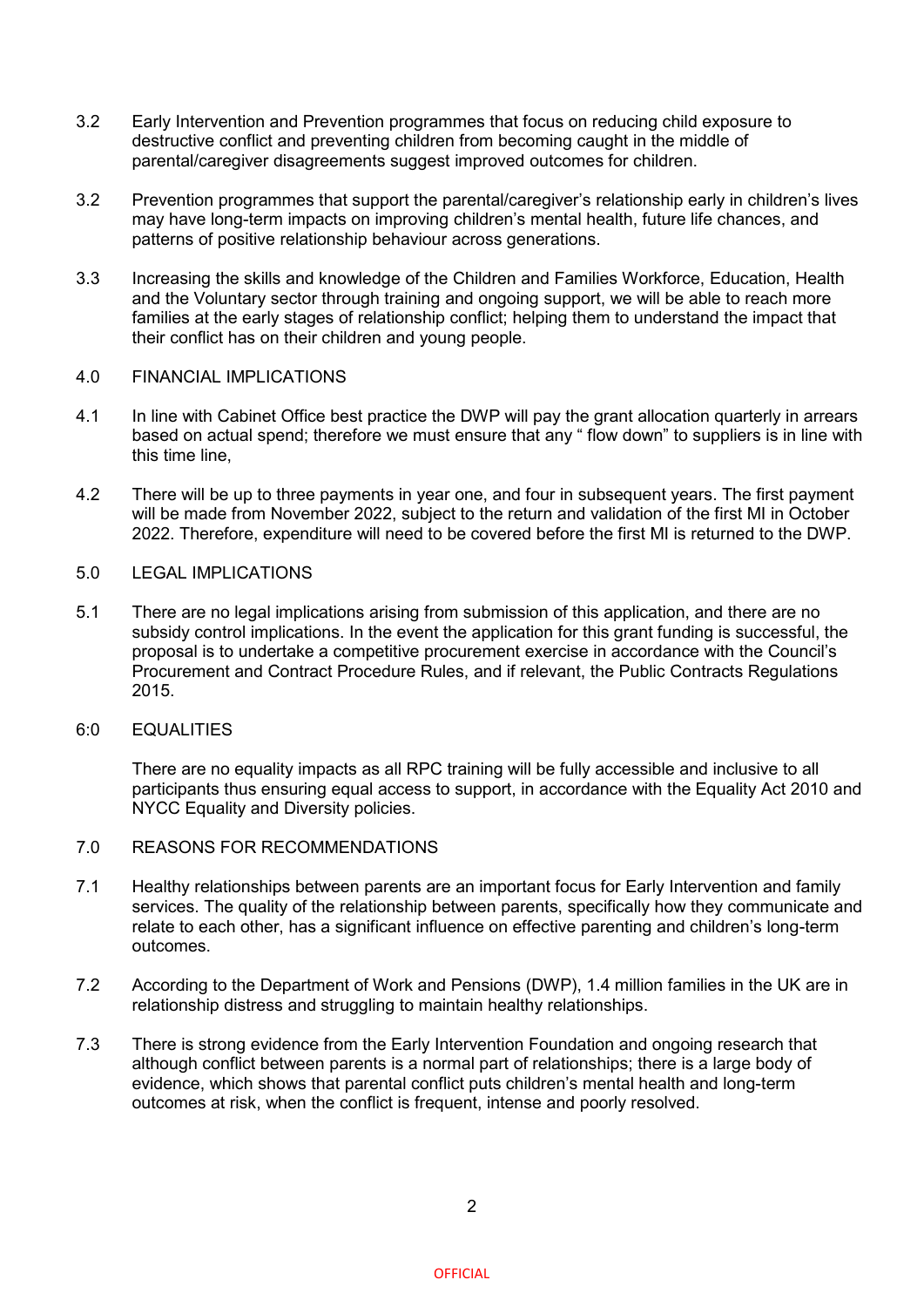- 7.4 Exposure to ongoing destructive parental conflict is associated with a range of problems for children and young people. This can include poorer academic outcomes, negative peer relationships, substance misuse, poor future relationships, low employability and heightened interpersonal violence. It is also associated with mental health difficulties such as anxiety and depression, behavioural issues, poor attachment, risk-taking behaviours and even suicidality.
- 7.5 When children do not witness positive conflict resolution, they do not gain experience in the importance of compromise, negotiation and listening to other's points of view, causing them to struggle to maintain peer relationships and future relationships with partners causing the intergenerational cycle to continue into adulthood within their own adult relationships.
- 7.6 Poverty and economic pressures can put a family under considerable stress and have an enormous strain on relationships. This in turn can lead to extra pressures on services such as health, substance misuse, education and social care. By working with families as part of early intervention, we will help them to alleviate these pressures and help to reduce the long-term costs of providing specialist services.

## 8.0 RECOMMENDATION

8.1 To authorise the bid and the use of the funding as stated above in the body of the report.

STUART CARLTON Corporate Director – Children and Young People's Service

Report written by Sara Atkin.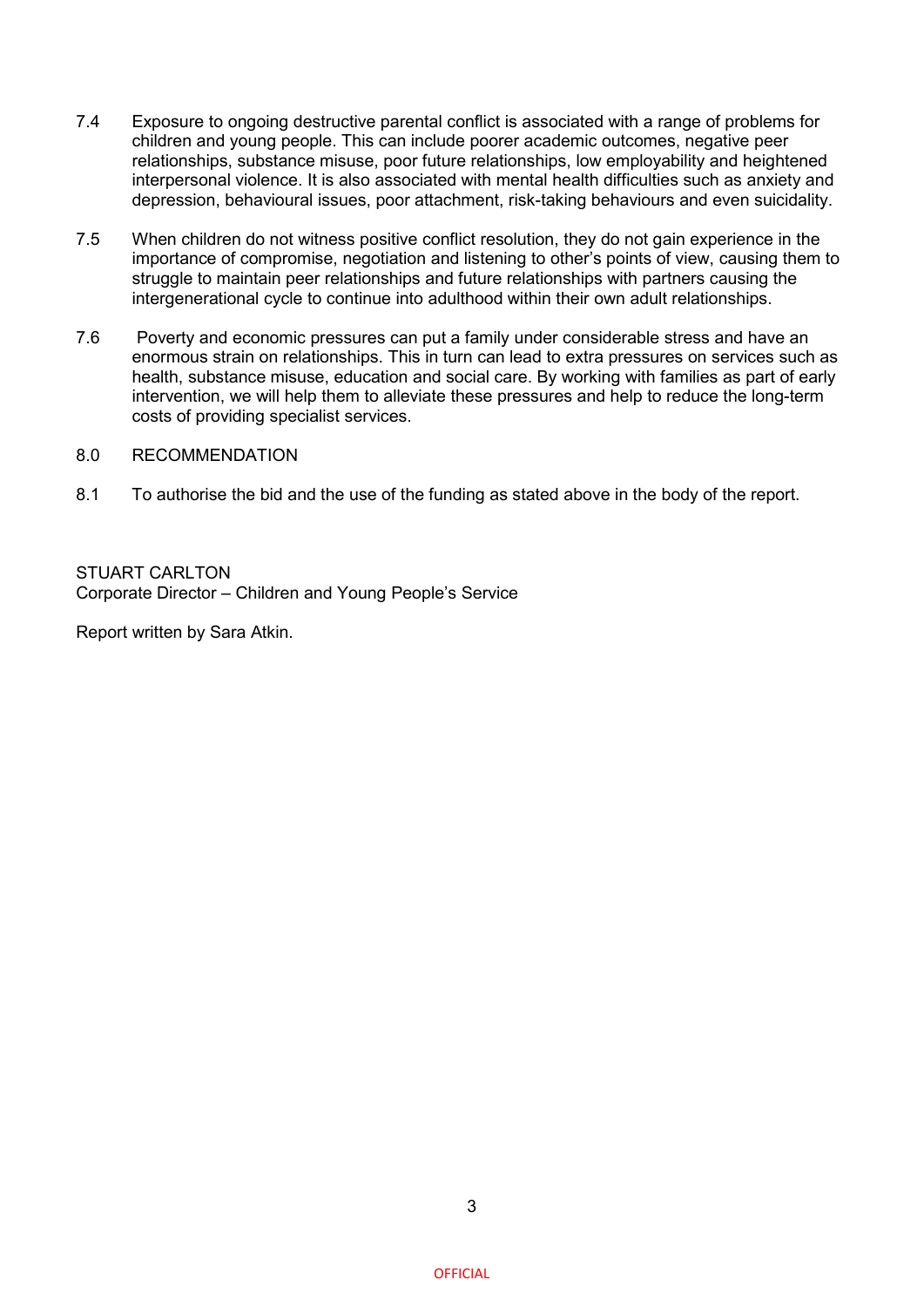#### **Climate change impact assessment**

The purpose of this assessment is to help us understand the likely impacts of our decisions on the environment of North Yorkshire and on our aspiration to achieve net carbon neutrality by 2030, or as close to that date as possible. The intention is to mitigate negative effects and identify projects which will have positive effects.

This document should be completed in consultation with the supporting guidance. The final document will be published as part of the decision making process and should be written in Plain English.

If you have any additional queries which are not covered by the guidance please email climatechange@northyorks.gov.uk

**Please note: You may not need to undertake this assessment if your proposal will be subject to any of the following:**  Planning Permission Environmental Impact Assessment Strategic Environmental Assessment

However, you will still need to summarise your findings in in the summary section of the form below.

Please contact [climatechange@northyorks.gov.uk](mailto:climatechange@northyorks.gov.uk) for advice.

| Title of proposal                           | The Reducing Parental Conflict local grant                                                                                               |
|---------------------------------------------|------------------------------------------------------------------------------------------------------------------------------------------|
| <b>Brief description of proposal</b>        | NYCC has been allocated just over £102,000 over two years to support front<br>line Practitioners and parents to reduce parental conflict |
| <b>Directorate</b>                          | <b>CYP</b>                                                                                                                               |
| Service area                                | <b>Children and Families</b>                                                                                                             |
| <b>Lead officer</b>                         | <b>Sara Atkins</b>                                                                                                                       |
| Names and roles of other people involved in | <b>Margaret Mitchell</b>                                                                                                                 |
| carrying out the impact assessment          |                                                                                                                                          |
| Date impact assessment started              | 09/05/2022                                                                                                                               |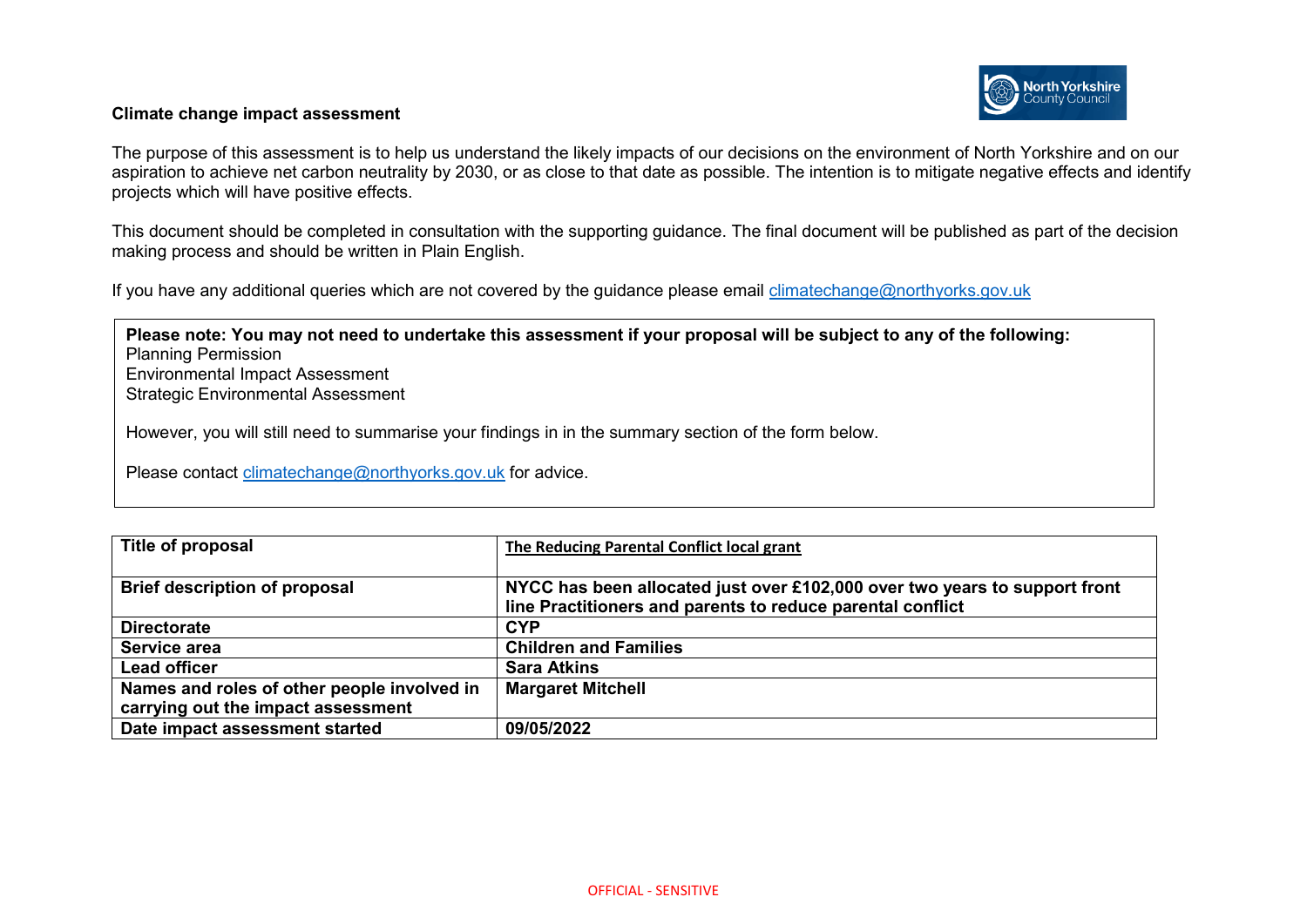# **Options appraisal**

Were any other options considered in trying to achieve the aim of this project? If so, please give brief details and explain why alternative options were not progressed.

The funding has been allocated by the DWP for the specific purpose of reducing parental conflict within families where this has an impact on children's development and long-term outcomes.

Alternative options were not progressed due to the criteria instructed by the DWP.

# **What impact will this proposal have on council budgets? Will it be cost neutral, have increased cost or reduce costs?**

Please explain briefly why this will be the result, detailing estimated savings or costs where this is possible.

In line with Cabinet Office best practice the DWP will pay the grant allocation quarterly in arrears based on actual spend; therefore we must ensure that any " flow down" to suppliers is in line with this time line.

There will be up to three payments in year one, and four in subsequent years. The first payment will be made from November 2022, subject to the return and validation of the first MI in October 2022.

We are hoping that this programme will benefit and reduce the Councils costs due to families being able to use their strategies to manage their own conflict instead of referring to the Children's and Families Service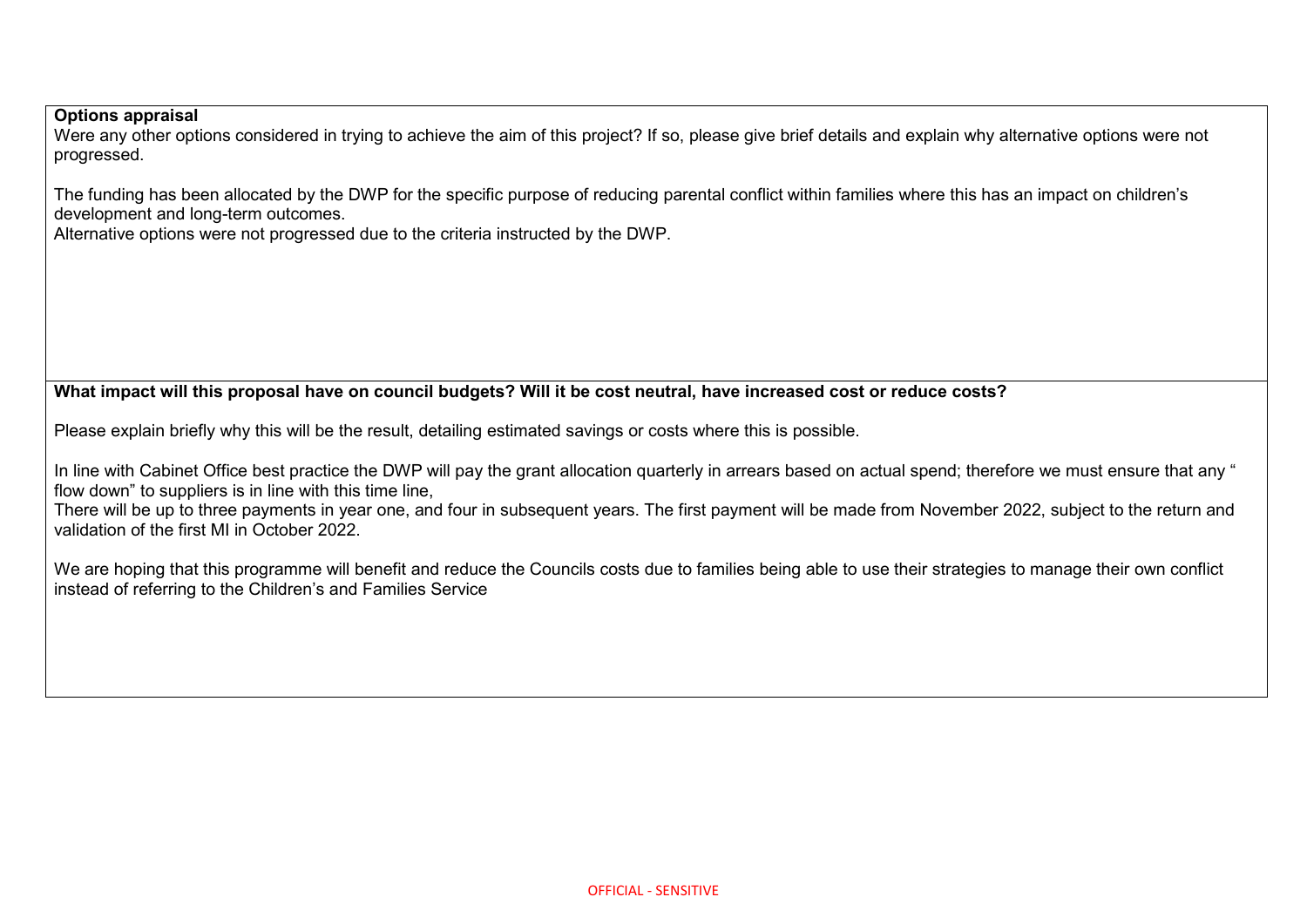| How will this proposal impact on<br>the environment?<br>N.B. There may be short term negative<br>impact and longer term positive<br>impact. Please include all potential<br>impacts over the lifetime of a project<br>and provide an explanation. |                                              | below where relevant<br>Xoq<br>Positive impact<br>Le<br>e <sub>ld</sub> | (Place a X in the box below where relevant)<br>No impact | impact<br>$\bullet$<br>Negative<br>Place a X | Explain why will it have this effect and over<br>what timescale?<br>Where possible/relevant please include:<br>• Changes over and above business as<br>usual<br><b>Evidence or measurement of effect</b><br>$\bullet$<br>• Figures for $CO2e$<br>• Links to relevant documents | mitigate any negative<br>impacts. | Explain how you plan to Explain how you plan to<br>improve any positive<br>outcomes as far as<br>possible. |
|---------------------------------------------------------------------------------------------------------------------------------------------------------------------------------------------------------------------------------------------------|----------------------------------------------|-------------------------------------------------------------------------|----------------------------------------------------------|----------------------------------------------|--------------------------------------------------------------------------------------------------------------------------------------------------------------------------------------------------------------------------------------------------------------------------------|-----------------------------------|------------------------------------------------------------------------------------------------------------|
| Minimise greenhouse<br>gas emissions e.g.                                                                                                                                                                                                         | Emissions<br>from travel                     |                                                                         | $\boldsymbol{\mathsf{x}}$                                |                                              |                                                                                                                                                                                                                                                                                |                                   |                                                                                                            |
| reducing emissions from<br>travel, increasing energy<br>efficiencies etc.                                                                                                                                                                         | Emissions<br>from<br>construction            |                                                                         | $\boldsymbol{\mathsf{x}}$                                |                                              |                                                                                                                                                                                                                                                                                |                                   |                                                                                                            |
|                                                                                                                                                                                                                                                   | Emissions<br>from<br>running of<br>buildings |                                                                         | $\boldsymbol{\mathsf{x}}$                                |                                              |                                                                                                                                                                                                                                                                                |                                   |                                                                                                            |
|                                                                                                                                                                                                                                                   | Other                                        |                                                                         |                                                          |                                              |                                                                                                                                                                                                                                                                                |                                   |                                                                                                            |
| Minimise waste: Reduce, reuse,<br>recycle and compost e.g. reducing use<br>of single use plastic                                                                                                                                                  |                                              |                                                                         | lx.                                                      |                                              |                                                                                                                                                                                                                                                                                |                                   |                                                                                                            |
| Reduce water consumption                                                                                                                                                                                                                          |                                              |                                                                         | $\mathsf{x}$                                             |                                              |                                                                                                                                                                                                                                                                                |                                   |                                                                                                            |
| Minimise pollution (including air,<br>land, water, light and noise)                                                                                                                                                                               |                                              |                                                                         | $\mathsf{x}$                                             |                                              |                                                                                                                                                                                                                                                                                |                                   |                                                                                                            |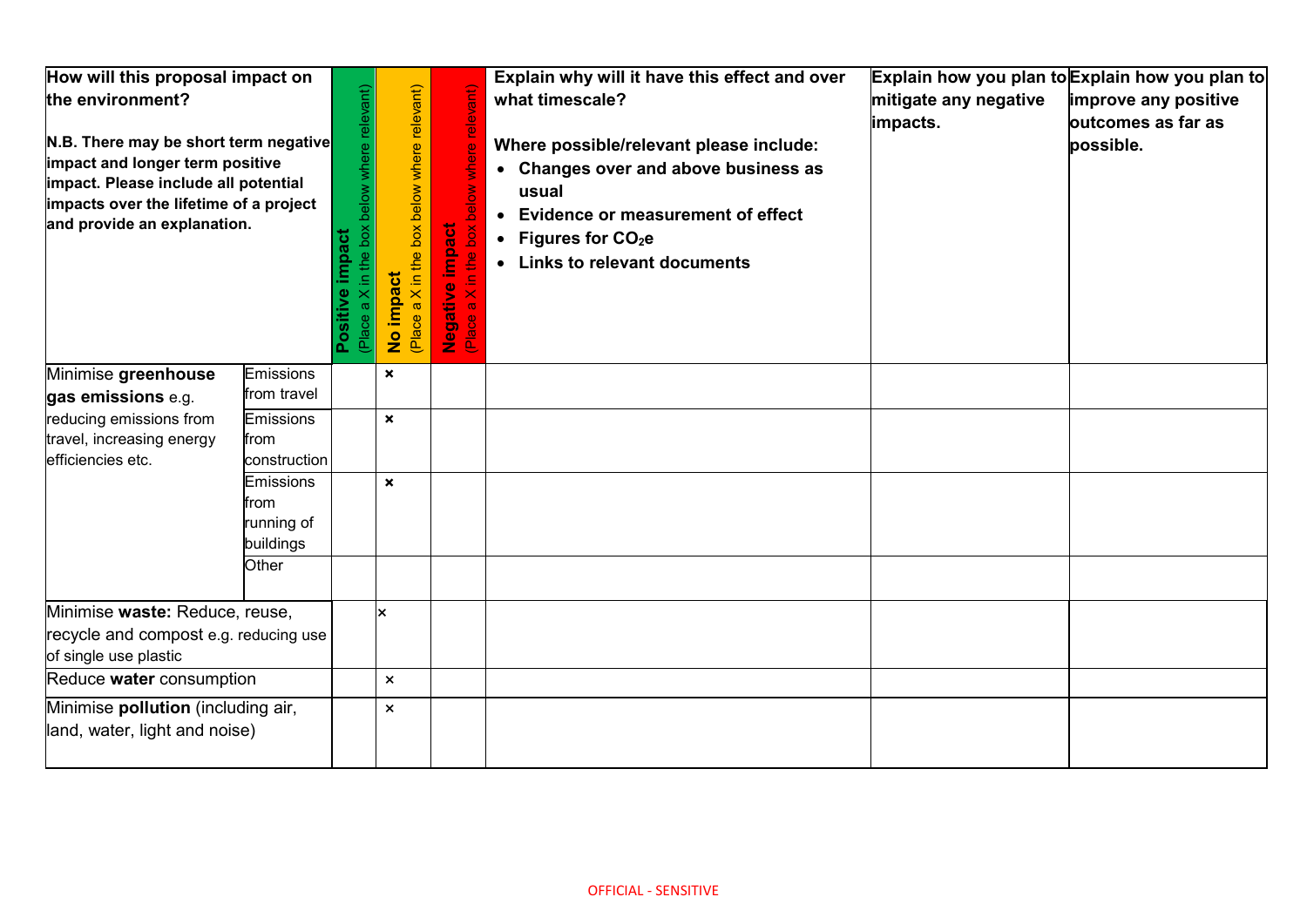| How will this proposal impact on<br>the environment?<br>N.B. There may be short term negative<br>impact and longer term positive<br>impact. Please include all potential<br>impacts over the lifetime of a project<br>and provide an explanation. | yant<br>impact<br>Positive<br>ᇟ | X in the box below where relevant)<br>act<br>No imp<br>(Place a) | impact<br>$\overline{S}$<br>in the<br>Negative<br>Place a X in | Explain why will it have this effect and over<br>what timescale?<br>Where possible/relevant please include:<br>• Changes over and above business as<br>usual<br>• Evidence or measurement of effect<br>• Figures for $CO2e$<br>• Links to relevant documents | mitigate any negative<br>impacts. | Explain how you plan to Explain how you plan to<br>improve any positive<br>butcomes as far as<br>possible. |
|---------------------------------------------------------------------------------------------------------------------------------------------------------------------------------------------------------------------------------------------------|---------------------------------|------------------------------------------------------------------|----------------------------------------------------------------|--------------------------------------------------------------------------------------------------------------------------------------------------------------------------------------------------------------------------------------------------------------|-----------------------------------|------------------------------------------------------------------------------------------------------------|
| Ensure resilience to the effects of<br>climate change e.g. reducing flood risk,<br>mitigating effects of drier, hotter<br>summers                                                                                                                 |                                 | $\mathsf{x}$                                                     |                                                                |                                                                                                                                                                                                                                                              |                                   |                                                                                                            |
| Enhance conservation and wildlife                                                                                                                                                                                                                 |                                 | $\boldsymbol{\mathsf{x}}$                                        |                                                                |                                                                                                                                                                                                                                                              |                                   |                                                                                                            |
| Safeguard the distinctive<br>characteristics, features and special<br>qualities of North Yorkshire's<br>landscape                                                                                                                                 |                                 | $\boldsymbol{\mathsf{x}}$                                        |                                                                |                                                                                                                                                                                                                                                              |                                   |                                                                                                            |
| Other (please state below)                                                                                                                                                                                                                        |                                 |                                                                  |                                                                |                                                                                                                                                                                                                                                              |                                   |                                                                                                            |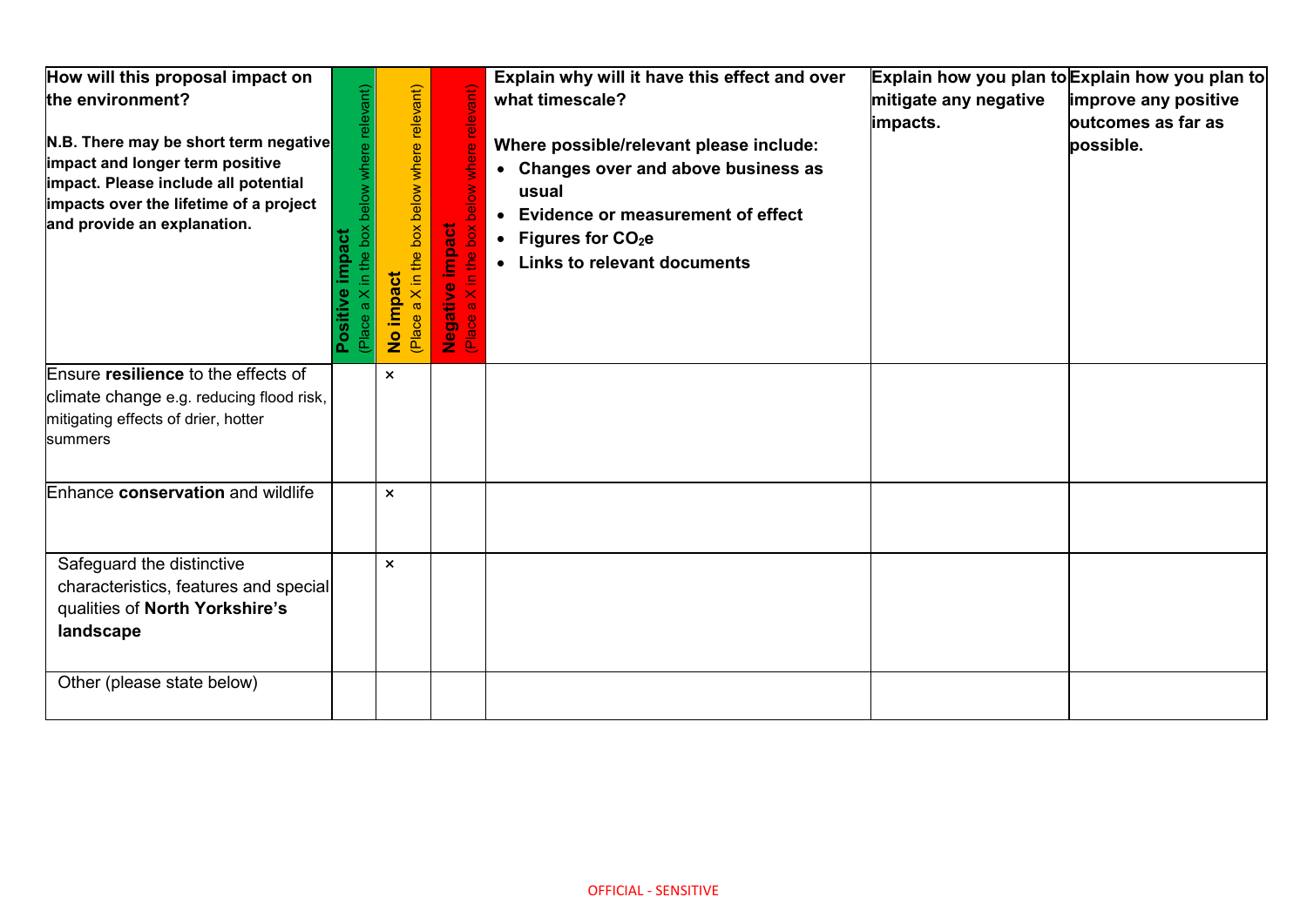**Are there any recognised good practice environmental standards in relation to this proposal?** If so, please detail how this proposal meets those standards.

All of the training for Practitioners will be virtual; therefore, there will not be travel implications. Partnership work with additional agencies will be virtual.

**Summary** Summarise the findings of your impact assessment, including impacts, the recommendation in relation to addressing impacts, including any legal advice, and next steps. This summary should be used as part of the report to the decision maker.

The DWP have allocated the funding for us to help families to recognise the impact that Parental Conflict has on their children's development and long-term outcomes. By agreeing to accept this funding, we can work with families to improve their relationships and help them to stay together.